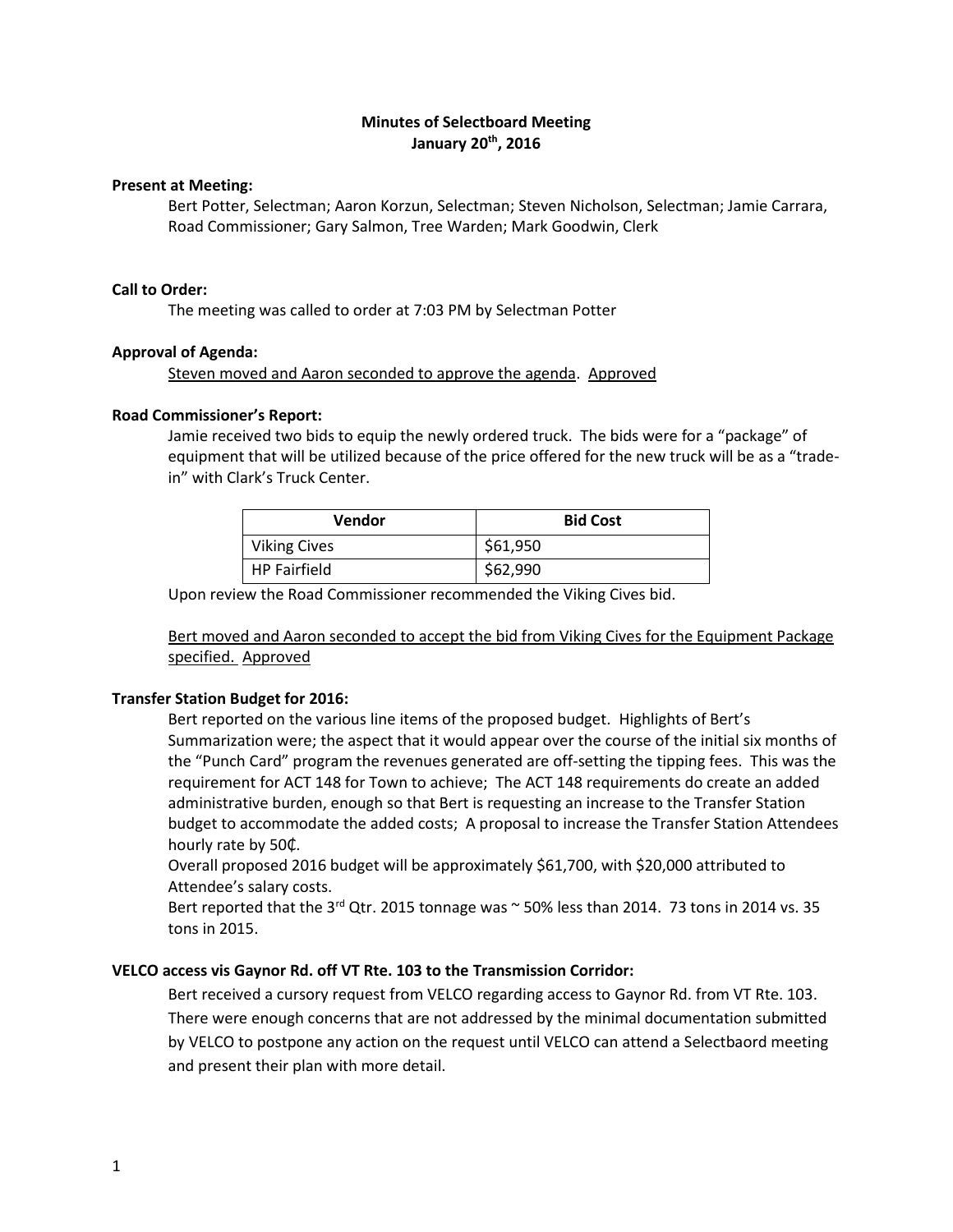### **Tree Warden Report:**

Gary Salmon made a report of his extensive inventory of Hazardous Trees within various Rightsof-Ways throughout the Town. Gary was requesting that funds be included in either the Town or Roads budget in order to start some of the anticipated work required to address issues presented by these hazardous trees either to structures or the road corridors.

Gary anticipates approximately 10 trees per year would be a somewhat adequate start. He proposes  $\sim$  \$3,500 - \$4,000 to start and if the Road Crew can be integral in the efforts it would help stretch the resources.

Gary indicated that he will work with the Road Commissioner in respect to the trees that the Tree Warden has identified and the prioritization of the project tasks.

#### **Old VT Rte. 103:**

The proposed recommendations were tabled in so far as Barry Griffith was unable to attend tonight's meeting.

#### **Open to the Public:**

No members of the public present.

## **Minutes:**

Bert moved and Aaron seconded to approve the minutes of January  $6<sup>th</sup>$ , 2016. Approved

### **Orders**

Bert moved and Steven seconded to approve: Road Commissioner Orders # 1Aof January 20, 2016 for \$9,561.50 and Selectboard Orders # 1A of January 20, 2016 for \$1,740.48 No discussion. Approved

Meeting was *recessed* at 8:35 PM in order to reconvene Tuesday January 26, 2016 at 6:00 PM to finalize the 2016 Town and Road Budgets for inclusion on the Annual Meeting Warning.

Respectfully submitted, Mark Goodwin, Town Clerk

*These minutes are unofficial until approved by the Selectboard at the next regularly scheduled meeting.*

# **Town of Shrewsbury Selectboard Meeting**

January  $26^{th}$ , 2016, 6:05 p.m.

Present at Meeting: Bert Potter, Aaron Korzun, Steven Nicholson, Selectboard Members. Mark

Goodwin, Town Clerk.

Members of the Public: None.

Call to Order: The January 20<sup>th</sup> meeting was reconvened at 6:05 p.m. by Bert Potter, Selectboard chair.